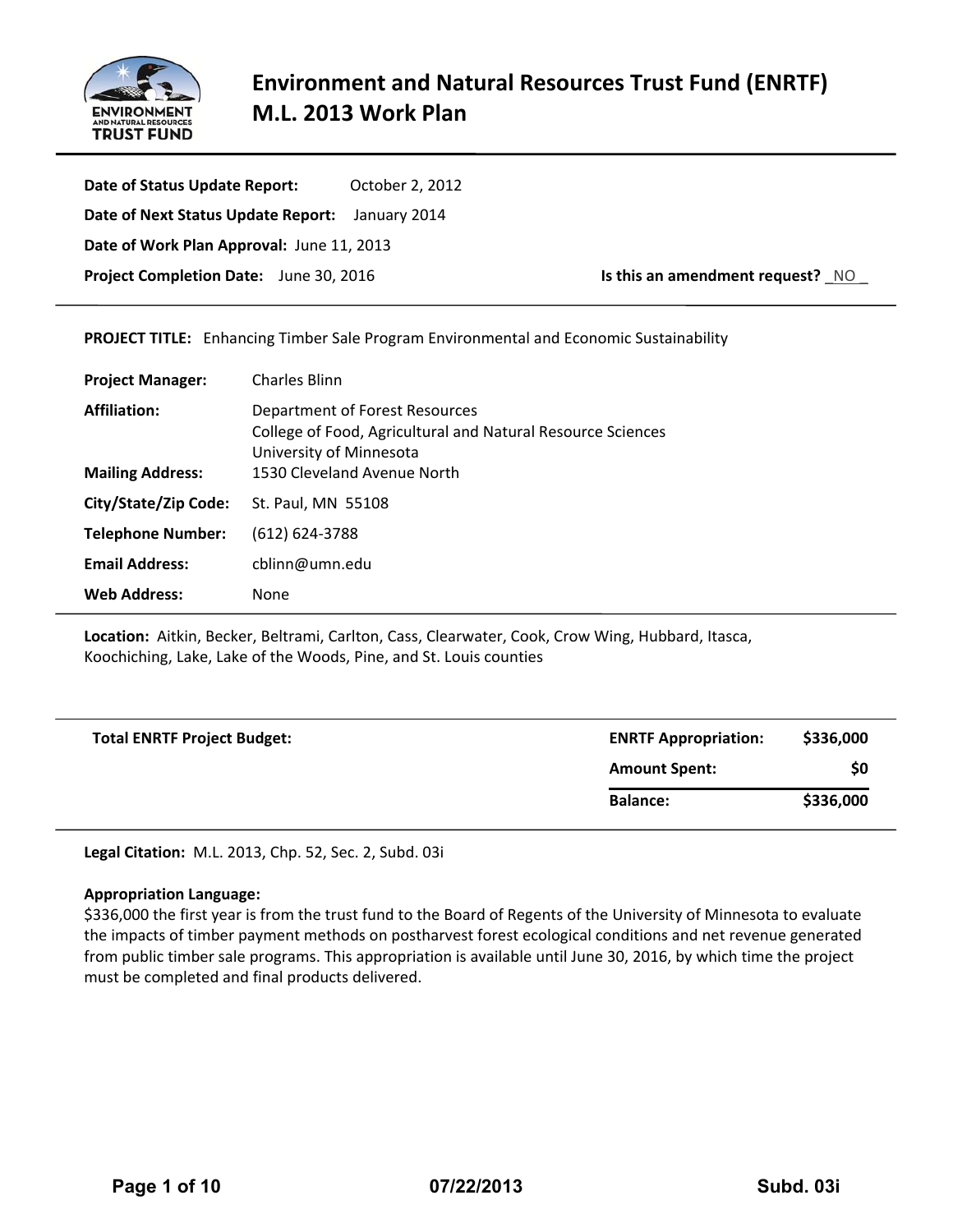**I. PROJECT TITLE:** Enhancing Timber Sale Program Environmental and Economic Sustainability

# **II. PROJECT STATEMENT:**

Minnesota's 9.5 million acres of public forest land play an important role in sustaining our state's environment and economy. The policies and programs used by public timber sale programs can impact post‐harvest ecological conditions such as the types and amount of living and dead trees retained. These conditions can, in turn, have pronounced effects on the composition, structure, and productivity of the future forest (e.g., merchantable timber volume and products, wildlife habitat, species diversity). Timber harvesting on these lands also helps support the state's forest products industry, which is an extremely important source of direct and indirect economic activity, employment, and tax revenue. The revenue generated from public timber sales also benefits state and local governments as well as K‐12 education.

The method used by a public timber sale program to collect payment for the timber sold can have a substantial impact on post‐harvest ecological conditions and net timber sale revenue. Public land management agencies collect payment for timber sold at auction in one of two ways, pay‐as‐cut (consumer scale) or sold‐on‐appraised‐ volume. Under the consumer scale approach, the buyer (typically a logging firm) pays for the scaled timber based on the amount harvested and scaled at a mill or on a landing by a qualified scaler. For the sold-onappraised‐volume approach, the buyer pays a fixed amount for the timber sale based upon the appraised volumes of standing timber, regardless of the volume actually harvested. Payment method can affect the level of utilization from a given forest site, producing important differences in post-harvest ecological conditions. It can also impact gross timber sale receipts and agency timber sale administrative costs. In Minnesota, the Cass County Land Department and the USDA‐Forest Service are the only public forestry agencies that almost exclusively use the sold‐on‐appraised‐volume approach; the St. Louis County Land Department and MN DNR offer timber sales using each method.

The goals of our study are to evaluate: (1) how the two timber payment methods impact post‐harvest forest ecological conditions; (2) the cost‐effectiveness of Minnesota's public timber sale programs; and 3) how natural resource managers and loggers perceive each of these payment methods (strengths, weaknesses, opportunities, barriers). We will achieve our goals by reviewing the literature, collecting field data (both economic and ecological), and conducting focus groups with resource managers and loggers. The study will provide Minnesota's public forest management agencies and policymakers with information that can help them identify economic and ecological tradeoffs associated with each payment method.

# **III. PROJECT STATUS UPDATES:**

**Project Status as of** *(January 2014)*:

**Project Status as of** *(July 2014)***:**

**Project Status as of** *(January 2015)***:**

**Project Status as of** *(July 2015)***:**

**Project Status as of** *(January 2016)***:**

# **IV. PROJECT ACTIVITIES AND OUTCOMES:**

# **ACTIVITY 1: Assess ecological impacts of the two payment approaches Description:**

We will establish study plots on at least 50 recently closed timber sales on state and county lands in Cass and St. Louis counties to assess the impact of timber payment method on post-harvest silvicultural and ecological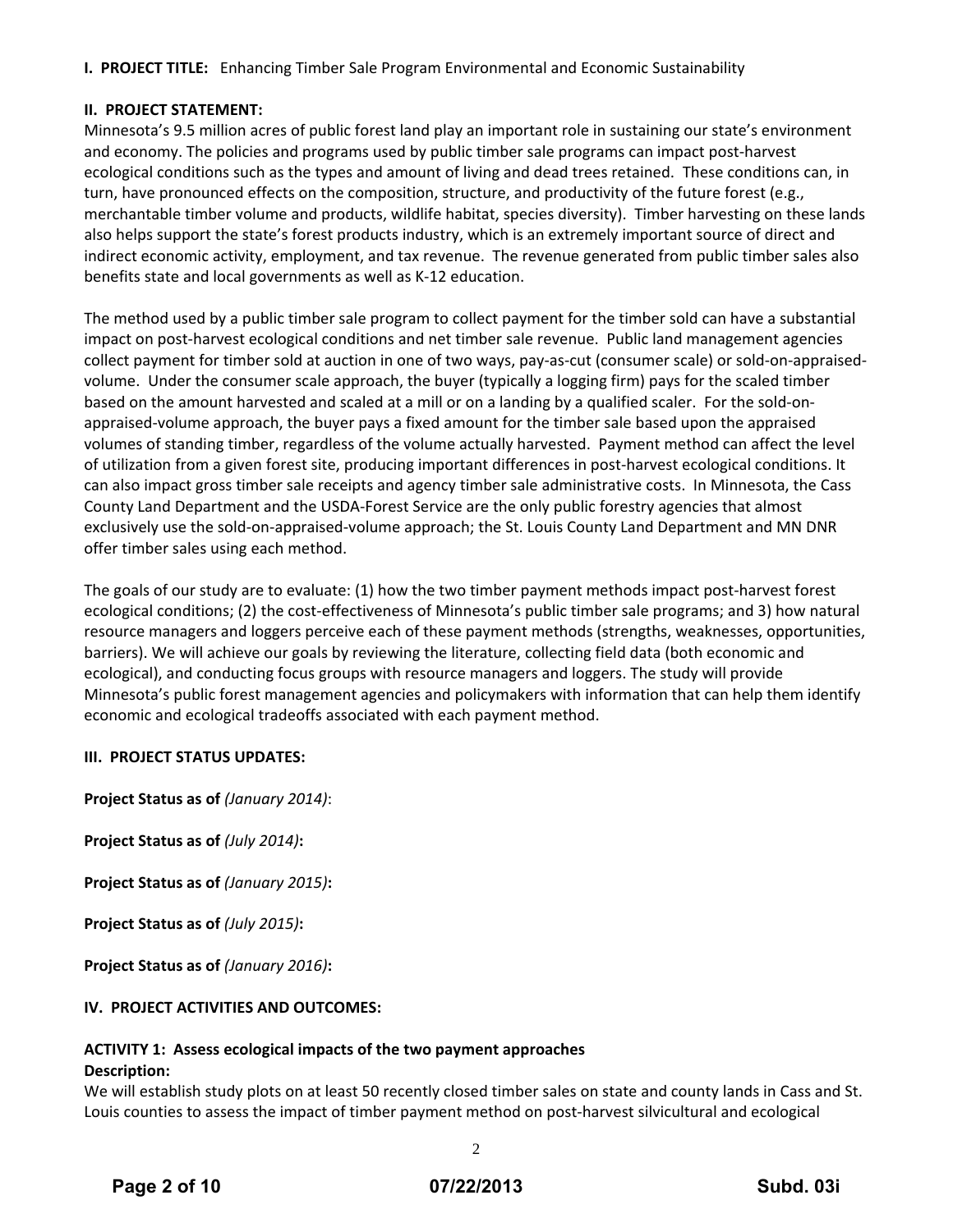conditions. We will measure the distribution and abundance of living and dead trees and the amount of coarse wood retained on the forest floor, allowing us to address questions related to how each payment method affects important habitats. The abundance and species of forest seedlings will also be measured to examine how each payment method affects future forest composition. Results concerning the impacts of timber sale payment method on forest habitat and composition will be summarized in project reports.

# **Summary Budget Information for Activity 1: ENRTF Budget: \$ 110,000**

**Amount Spent: \$ 0 Balance: \$ 110,000**

### **Activity Completion Date:** *July 2015*

| <b>Outcome</b>                                                        | <b>Completion Date</b> | <b>Budget</b> |
|-----------------------------------------------------------------------|------------------------|---------------|
| 1. Post-harvest field sites identified through work with counties and | March 2014             | \$33,000      |
| <b>MNDNR</b>                                                          |                        |               |
| 2. Post-harvest sampling data collection completed                    | September 2014         | \$42,100      |
| 3. Analysis of post-harvest data completed                            | <b>March 2015</b>      | \$17,400      |
| 4. Final report of activity results submitted                         | <b>July 2015</b>       | \$17,500      |

**Activity Status as of** *(January 2014)*:

**Activity Status as of** *(July 2014)***:**

**Activity Status as of** *(January 2015)***:**

**Activity Status as of** *(July 2015)***:**

**Final Report Summary** *(August 2016):*

# **ACTIVITY 2: Assess the cost‐effectiveness of the two payment approaches**

### **Description:**

Literature will be reviewed to identify any relatively new published articles which relate to the cost-effectiveness of the two payment methods. A national assessment of state and county timber sale program administrators will be conducted to understand their use of these two timber payment methods, perceptions of the ecological, financial, administrative advantages and disadvantages of each, including how each one affects forest certification and chain‐of‐custody efforts. Selected St. Louis County Land Department timber sales will be set up and offered for sale under both payment options using a paired bidding methodology to determine how payment method affects gross timber sale revenue. We estimate that 50‐75 tracts of timber sold using the paired bidding methodology will generate 200‐300 usable paired bids from which we will assess the impact timber payment method has on willingness to pay for stumpage. Time card information from St. Louis County Land Department field and office personnel responsible for setting up and administering timber sales will be collected and assessed to identify the administrative costs associated with each payment method. Records of merchantable timber volume harvested will be examined to estimate differences in gross revenue generated from sold‐on‐appraised‐volume and consumer scale timber payment methods.

# **Summary Budget Information for Activity 2: ENRTF Budget: \$ 126,000**

**Amount Spent: \$ 0 Balance: \$ 126,000**

# **Activity Completion Date:** *January 2016*

| Outcome                                                   | <b>Completion Date</b> | <b>Budget</b> |
|-----------------------------------------------------------|------------------------|---------------|
| 1. Updating of literature review completed                | December 2013          | \$18,000      |
| 2. Survey of state and county land department timber sale | September 2014         | \$24,000      |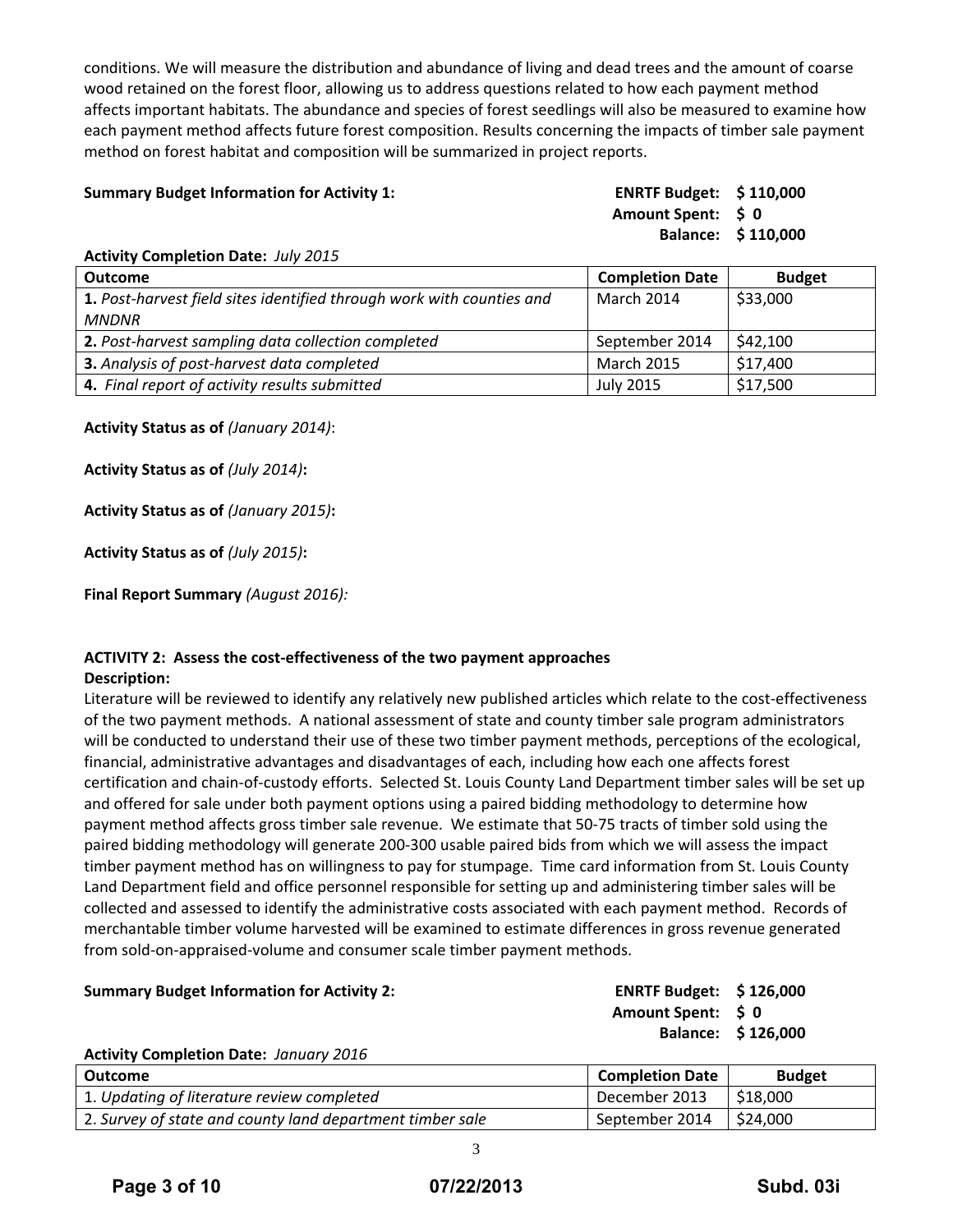| administrators completed                                              |                |          |
|-----------------------------------------------------------------------|----------------|----------|
| 3. Timber sales set-up and auctioned using paired bidding methodology | June 2015      | \$42,000 |
| and paired bid data analyzed; estimates made of gross timber sale     |                |          |
| revenue associated with each payment method                           |                |          |
| 4. Timber sale administration time data collected and analyzed        | September 2015 | \$24,000 |
| 5. Final report of activity and project results submitted             | January 2016   | \$18,000 |

**Activity Status as of** *(January 2014)*:

**Activity Status as of** *(July 2014)***:**

**Activity Status as of** *(January 2015)***:**

**Activity Status as of** *(July 2015)***:**

**Activity Status as of** *(January 2016)***:**

**Final Report Summary** *(August 2016):*

# **ACTIVITY 3: Assess implementation barriers for the two payment approaches**

### **Description:**

Literature will be reviewed to examine opportunities and constraints associated with timber sale programs. Cass and St. Louis County Land Department staff will be interviewed to document the processes used to transition from consumer scaling to sold-on-appraised-volume timber sale payment process and the issues they encounter in doing so. Up to 30 in‐depth interviews and 5 focus groups with MN loggers and natural resource managers will be conducted to assess ecological and economic opportunities and concerns associated with each timber payment method. Recommendations will be provided for addressing constraints and barriers identified.

# **Summary Budget Information for Activity 3:**

| <b>ENRTF Budget:</b> | \$100,000 |
|----------------------|-----------|
| Amount Spent:        | S 0       |
| <b>Balance:</b>      | \$100,000 |

# **Activity Completion Date:** *June 2015*

| <b>Outcome</b>                                                        | <b>Completion Date</b> | <b>Budget</b> |
|-----------------------------------------------------------------------|------------------------|---------------|
| 1. Interview and focus groups methods developed based on literature   | March 2014             | \$16,000      |
| reviewed                                                              |                        |               |
| 2. Conduct and analyze interviews with Cass and St. Louis County Land | June 2014              | \$45,000      |
| Department staff, natural resource professionals, logging business    |                        |               |
| owners, and industry procurement foresters in the study counties      |                        |               |
| 3. Focus groups conducted                                             | April 2015             | \$27,000      |
| 4. Final report of activity results submitted                         | January 2016           | \$12,000      |

**Activity Status as of** *(January 2014)*:

**Activity Status as of** *(July 2014)***:**

**Activity Status as of** *(January 2015)***:**

**Activity Status as of** *(July 2015)***:**

**Activity Status as of** *(January 2016)***:**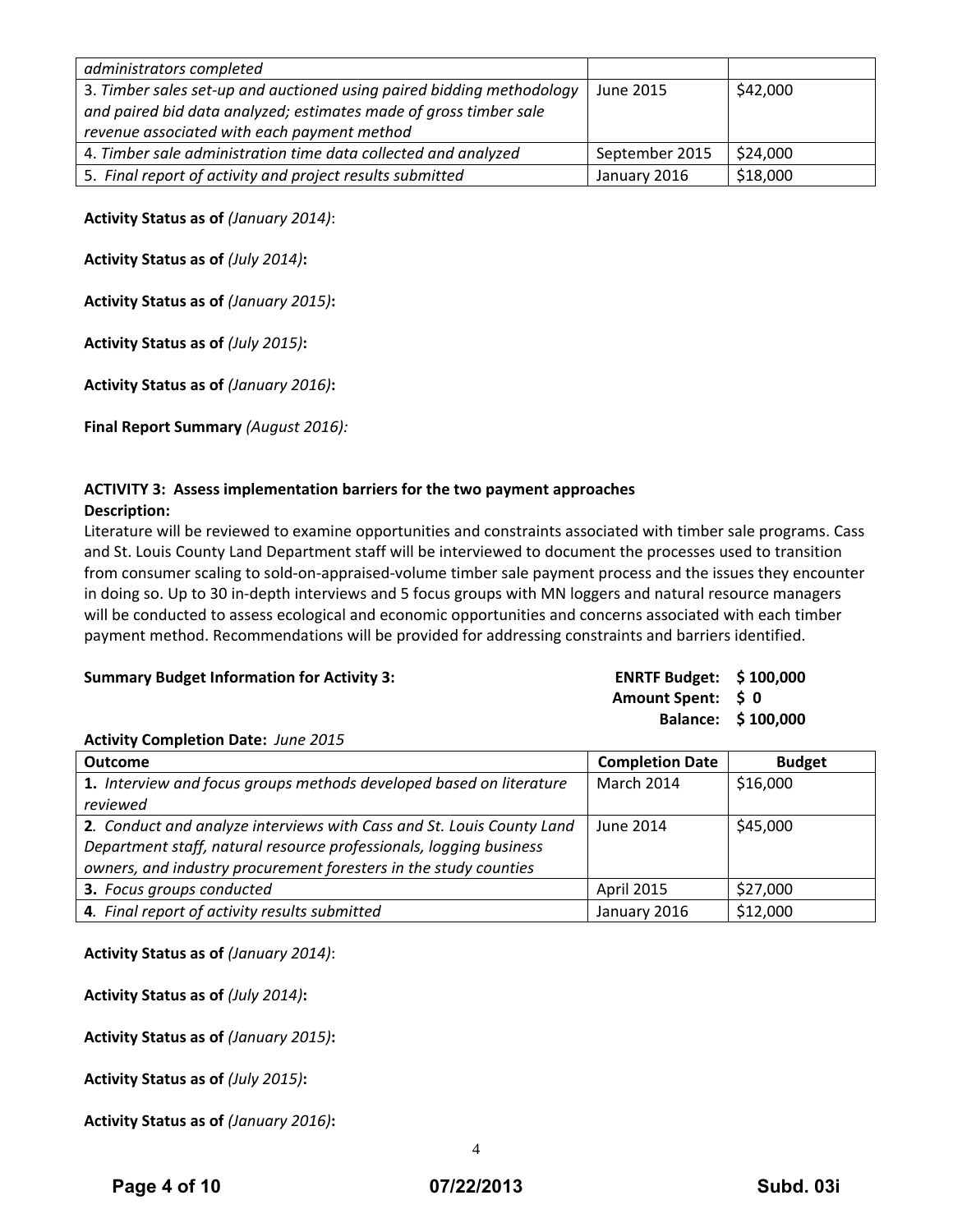# **Final Report Summary** *(August 2016):*

# **V. DISSEMINATION:**

# **Description:**

Project cooperators will receive a summary of Activity Status reports and regular updates semiannually. In addition, results will be communicated with cooperators on an ongoing basis as appropriate. After the project ends, presentations will be made to appropriate groups in Minnesota (e.g., Minnesota Forest Resources Council, Minnesota Logger Education Program, MN DNR, county land departments, USDA‐Forest Service) and manuscripts will be submitted to peer-review outlets for publication.

**Status as of** *(January 2014)*:

**Status as of** *(July 2014)***:**

**Status as of** *(January 2015)***:**

**Status as of** *(July 2015)***:**

**Status as of** *(January 2016)***:**

**Final Report Summary** *(August 2016):*

# **VI. PROJECT BUDGET SUMMARY:**

# 5 **A. ENRTF Budget: Budget Category \$ Amount Explanation** Personnel: **Faculty salary:** One month of summer salary and salary and series are proportionally salary and proportional series of  $\vert$  \$321,584 fringe (0.36) for two years (University of Minnesota Co‐PI faculty on 9‐month appointments ‐ D'Amato, Davenport, and Kilgore; 0.1 FTE each) (Total: \$74,980) **Graduate students:** Salary and fringe (0.8636) for University of two Minnesota graduate students at 2 years and one graduate student at 2.5 years, each at 50% time (20 hours/week). Graduate fringe is budgeted at 0.8636 of salary load and includes tuition for the academic year, health care for the fiscal year, and social security and Medicare for summer pay periods. (Total: \$239,890) **Undergraduate student:** Salary and fringe (0.0743) for a University of Minnesota work‐study undergraduate student for 1 year (Total: \$6,714) Travel Expenses in MN: \$ 14,416 Travel within Minnesota to pay mileage (75%) and per diem costs (25%) for researchers, graduate students and undergraduate students to collect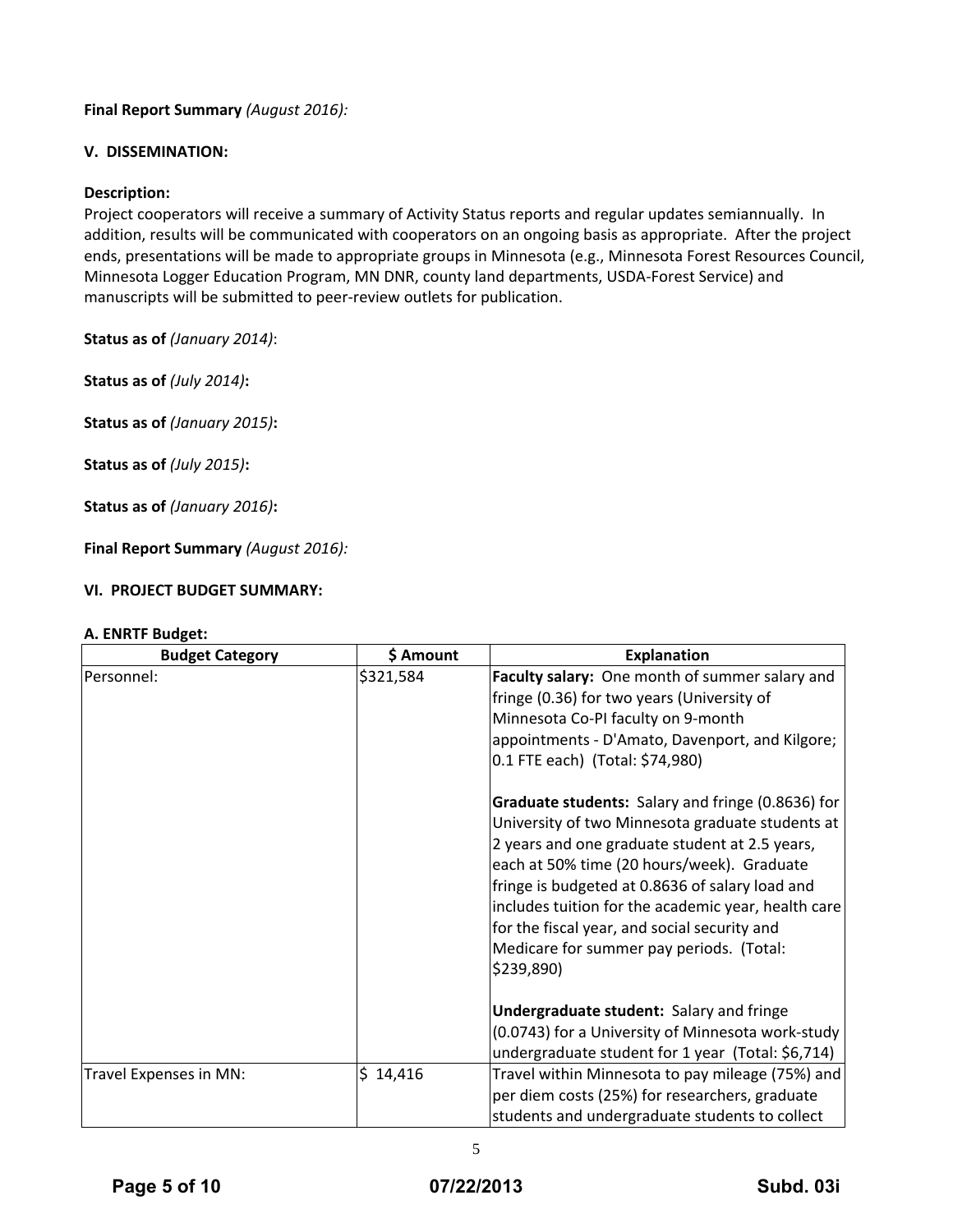|                               | project data and meet with study collaborators. |
|-------------------------------|-------------------------------------------------|
| TOTAL ENRTF BUDGET: \$336,000 |                                                 |

**Explanation of Use of Classified Staff:**

N/A

**Explanation of Capital Expenditures Greater Than \$3,500:**

N/A

**Number of Full‐time Equivalent (FTE) funded with this ENRTF appropriation:** 3.75 FTE

**Number of Full‐time Equivalent (FTE) estimated to be funded through contracts with this ENRTF appropriation:**

N/A

# **B. Other Funds:**

|                                    | \$ Amount | \$ Amount |                                            |
|------------------------------------|-----------|-----------|--------------------------------------------|
| <b>Source of Funds</b>             | Proposed  | Spent     | <b>Use of Other Funds</b>                  |
| Non-state                          |           |           |                                            |
| St. Louis County Land              | \$6,500   | \$0       | Staff time to identify recently-closed     |
| Department                         |           |           | timber sales to be evaluated during the    |
|                                    |           |           | field assessment (Activity 1); to set up   |
|                                    |           |           | and administer pair bid timber sales, to   |
|                                    |           |           | redesign and collect pertinent time card   |
|                                    |           |           | information, and to participate in         |
|                                    |           |           | assessment of timber sale administrators   |
|                                    |           |           | (Activity 2); and to participate in focus  |
|                                    |           |           | groups (Activity 3).                       |
| <b>Cass County Land Department</b> | \$1,750   | \$0       | Staff time to identify recently-closed     |
|                                    |           |           | timber sales to be evaluated during the    |
|                                    |           |           | field assessment (Activity 1), to          |
|                                    |           |           | participate in assessment of timber sale   |
|                                    |           |           | administrators (Activity 2) and to         |
|                                    |           |           | participate in focus groups (Activity 3)   |
| Minnesota Logger Education         | \$500     | \$0       | Staff time to identify loggers for focus   |
| Program                            |           |           | groups and provide incentives for them     |
|                                    |           |           | to attend (Activity 3)                     |
| <b>State</b>                       |           |           |                                            |
| Minnesota DNR                      | \$1,000   | \$0       | Staff time to identify recently-closed     |
|                                    |           |           | timber sales to be evaluated during the    |
|                                    |           |           | field assessment (Activity 1) and to       |
|                                    |           |           | participate in focus groups (Activity 3)   |
| University of Minnesota            | \$50,000  | \$0       | Project faculty in support of working with |
|                                    |           |           | project PIs and other project employees    |
|                                    |           |           | to provide input on study protocol and     |
|                                    |           |           | interpretation of study results.           |
| <b>TOTAL OTHER FUNDS:</b>          | \$59,750  | \$0       |                                            |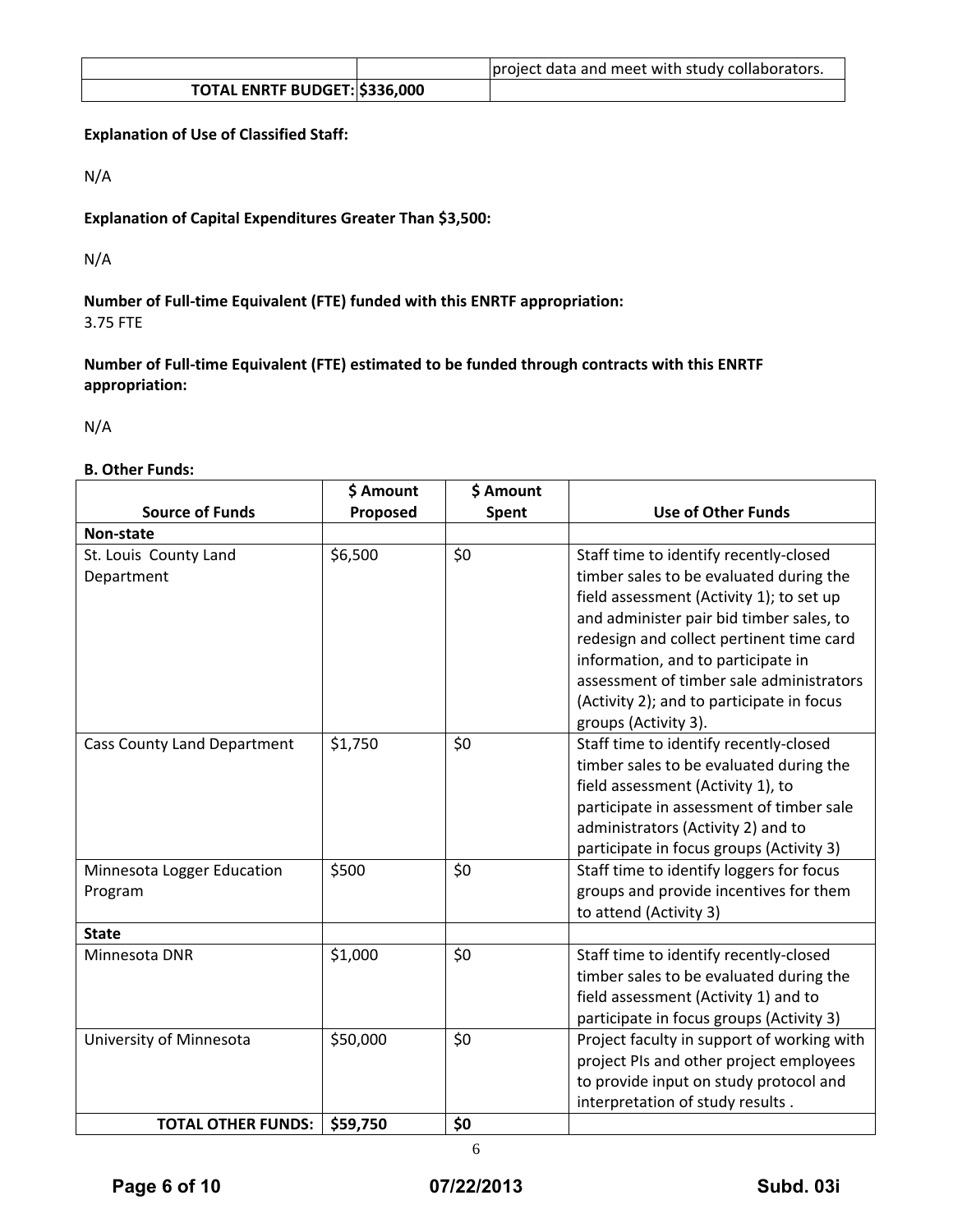# **VII. PROJECT STRATEGY:**

# **A. Project Partners:**

The University of Minnesota will receive all of the funding and contribute time and effort to the project. Faculty members involved are: Activity 1‐‐Tony D'Amato (Associate Professor); Activity 2‐‐Charlie Blinn (Professor and project leader), Alan Ek (Professor) and Mike Kilgore (Professor); and Activity 3‐‐Mae Davenport (Associate Professor). The University will partner at no cost to the project with the St. Louis County (SLC) Land Department, Cass County Land Department, the Minnesota Logger Education Program (MLEP) and the MNDNR‐Forestry. SLC will assist researchers with setting up and offering tracts for sale under both timber payment options, providing access to staff time card effort information, information about their recently completed timber sales and staff to participate in the focus groups. Cass County Land Department will provide information about their recently completed timber sales as well as staff to participate in the focus groups. MLEP will assist with identifying loggers for focus groups. MNDNR‐Forestry will provide information about their recently completed timber sales as well as staff to participate in the focus groups.

# **B. Project Impact and Long‐term Strategy:**

The method used by a public timber sale program to collect payment for the timber sold can have a substantial impact on post-harvest ecological conditions and net timber sale revenue. University of Minnesota faculty previously assessed how state timber sale policies and procedures, and forest management guidelines impact the price paid for timber. It is anticipated that the project will be completed within a 2.5‐year period beginning July 2013. Project study results will be presented to cooperators, others and submitted to peer review outlets after project completion.

# **C. Spending History:**

| .<br><b>Funding Source</b> | M.L. 2007<br>or<br><b>FY08</b> | M.L. 2008<br>or<br><b>FY09</b> | M.L. 2009<br>or<br><b>FY10</b> | M.L. 2010<br>or<br><b>FY11</b> | M.L. 2011<br>or<br><b>FY12-13</b> |
|----------------------------|--------------------------------|--------------------------------|--------------------------------|--------------------------------|-----------------------------------|
| Minnesota Forest Resources |                                | \$197,400                      |                                |                                |                                   |
| Council                    |                                |                                |                                |                                |                                   |

# **VIII. ACQUISITION/RESTORATION LIST:**

N/A

**IX. MAP(S):**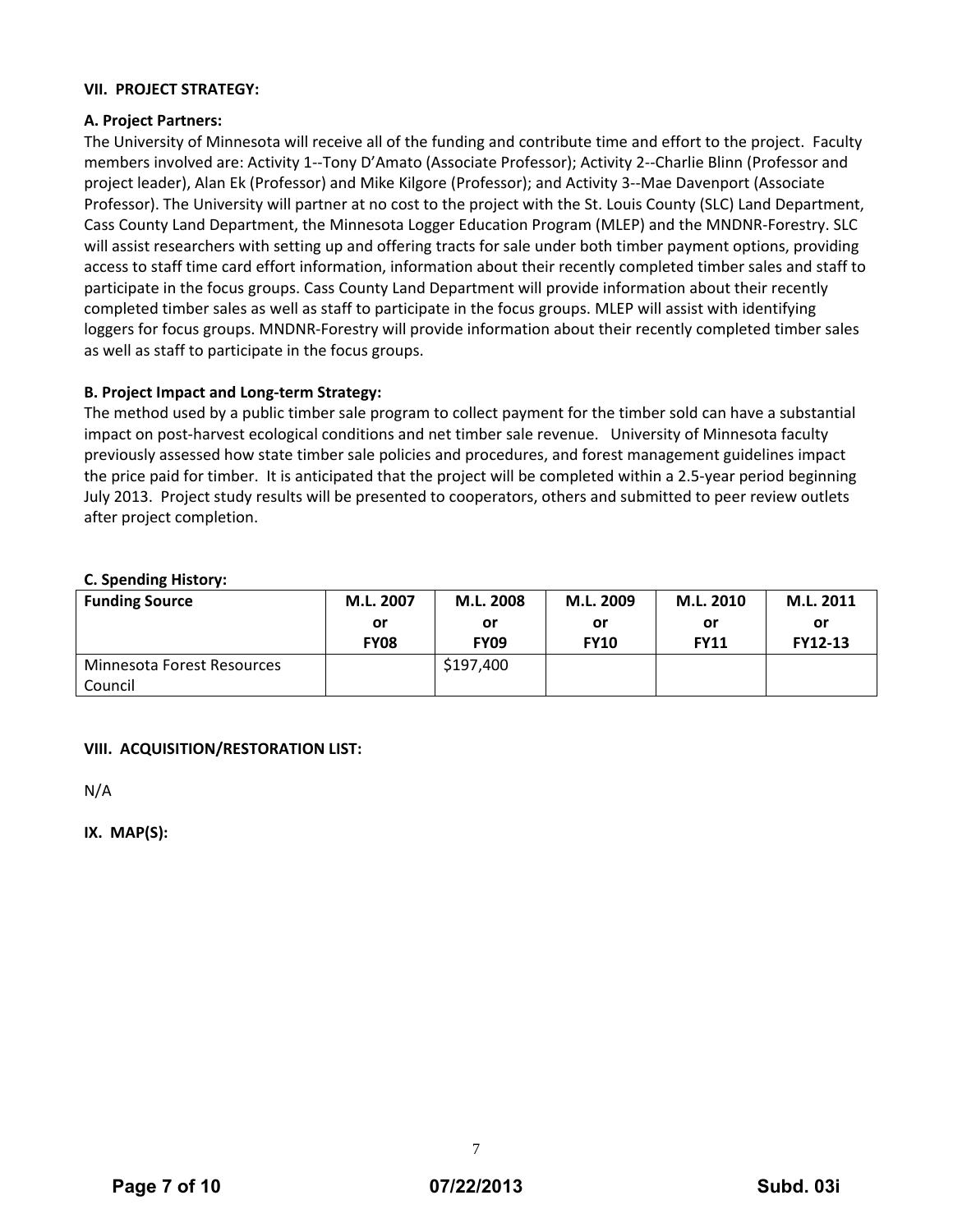Comparison of activities and differences between the consumer scale (pay for what you harvest) and sold‐on‐ appraised volume (pay for the estimated volume) payment methods.

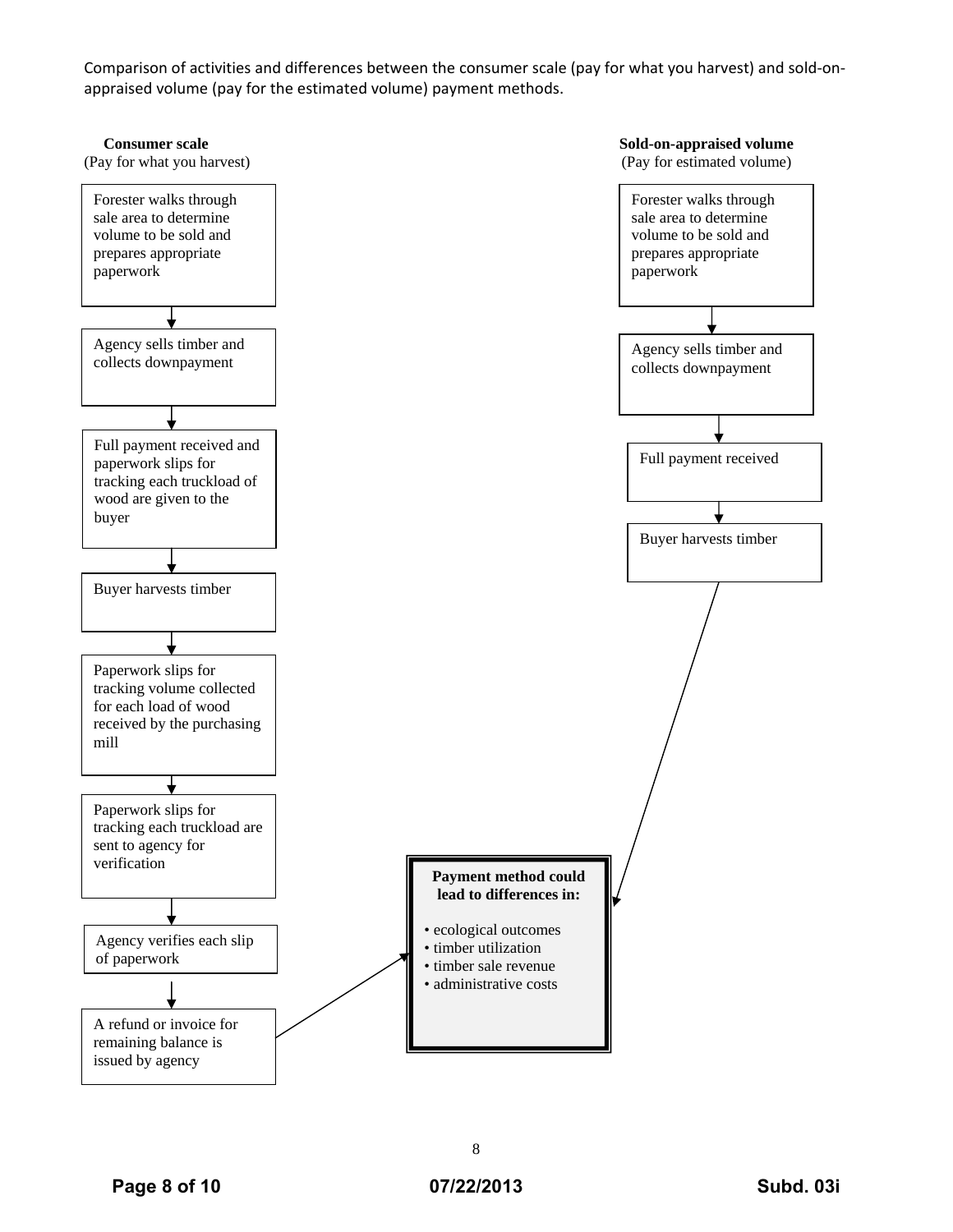# **X. RESEARCH ADDENDUM:**

N/A

# **XI. REPORTING REQUIREMENTS:**

Periodic work plan status update reports will be submitted not later than January 2014, July 2014, January 2015, July 2015, and January 2016. A final report and associated products will be submitted between June 30 **and August 15, 2016.**